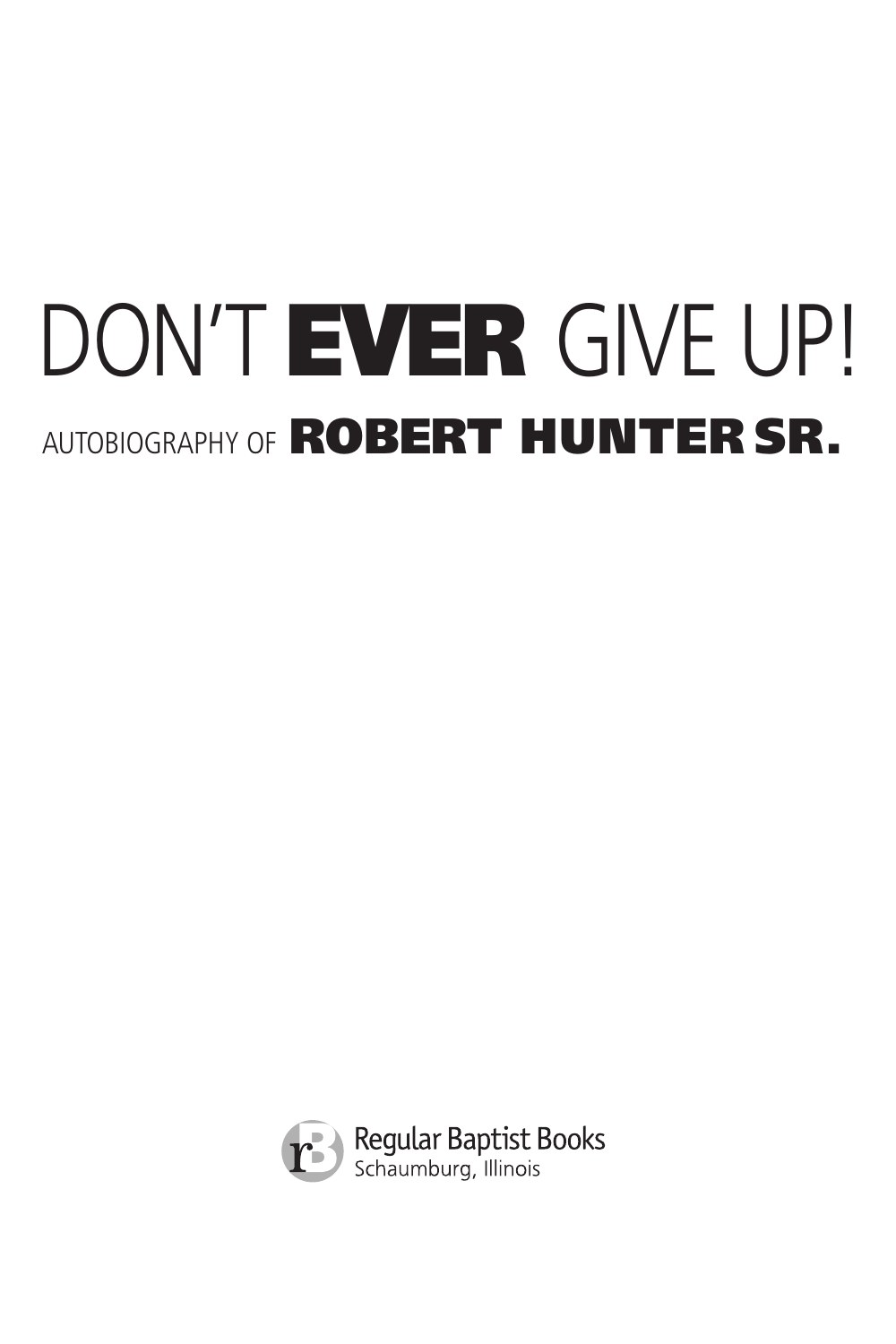All Scripture quotations marked "NKJV" are taken from the New King James Version®. Copyright © 1982 by Thomas Nelson, Inc. Used by permission. All rights reserved.

All Scripture quotations marked "NASB" are taken from the New American Standard Bible®. Copyright © 1960, 1962, 1963, 1968, 1971, 1972, 1973, 1975, 1977, 1995 by The Lockman Foundation. Used by permission. (www.Lockman.org)

Don't Ever Give Up! ©2011 Regular Baptist Press • Schaumburg, Illinois All rights reserved. Printed in the U.S.A. www.RegularBaptistPress.org • 1-800-727-4440 RBP5263 • ISBN 978-1-60776-365-9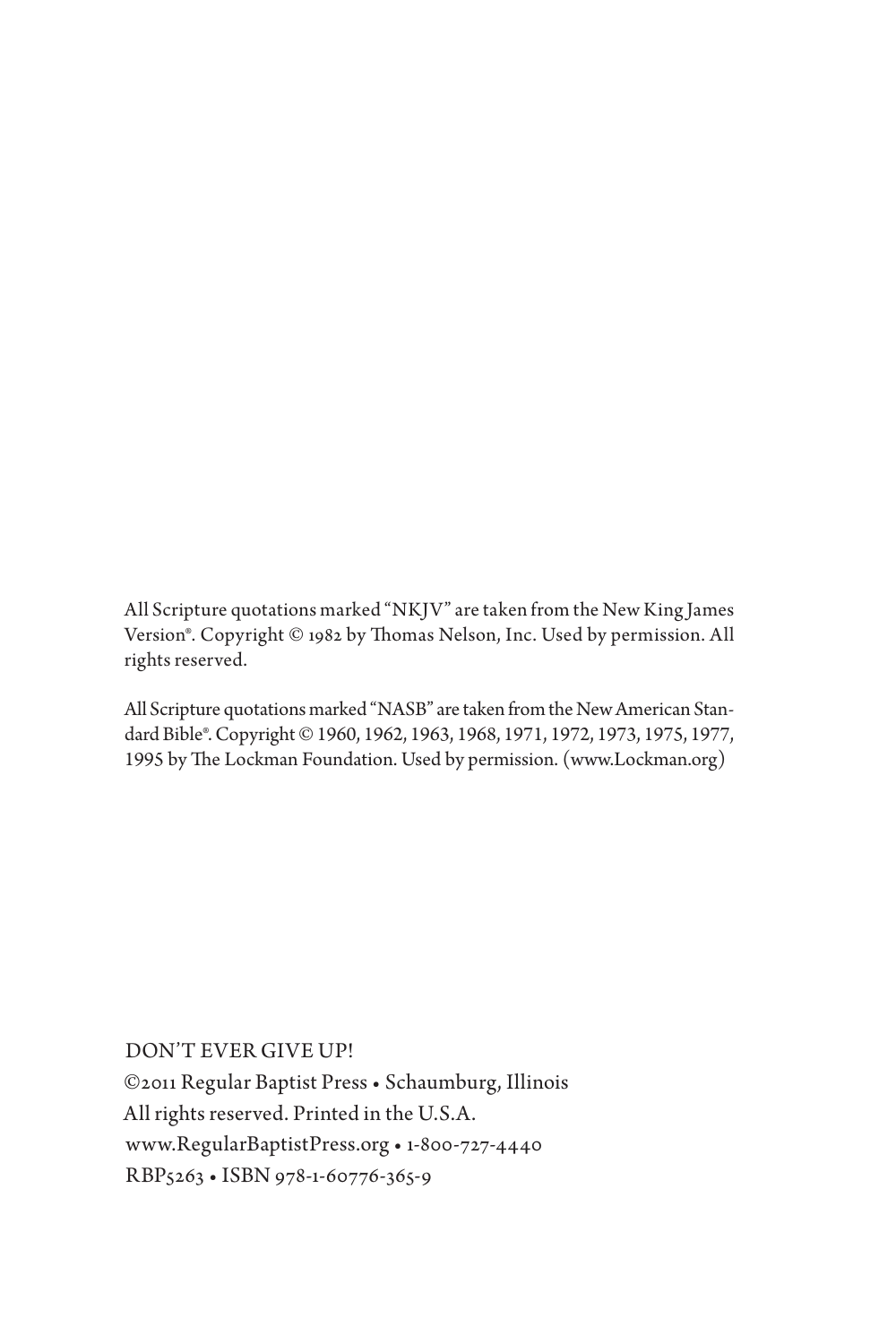### **CONTENTS**

*Foreword 7 Acknowledgments 11* 1. Hand-me-down History *13* 2. Childhood Days *21* 3. School Days *28* 4. The Farmer *39* 5. The Peddler and the Driver *47* 6. The Landscape Gardener *54* 7. Personal Encounter with Jesus *60* 8. A Sheep among Wolves *65* 9. Hungry for Fellowship *71* 10. Finding a Wife *75* 11. The Mission Field That Wasn't *82* 12. On to Oberlin, Ohio *91* 13. Between Oberlin and Cleveland *98* 14. God and General Motors *103* 15. Training and Testing *111* 16. A Missionary Pastor *119* 17. The Fundamental Baptist Fellowship Association *134* 18. Planting a Second Church *140* 19. The Homegoing of a Good Wife *144* 20. A Second Wife *150*

*Epilogue: Honor to Whom Honor Is Due 157*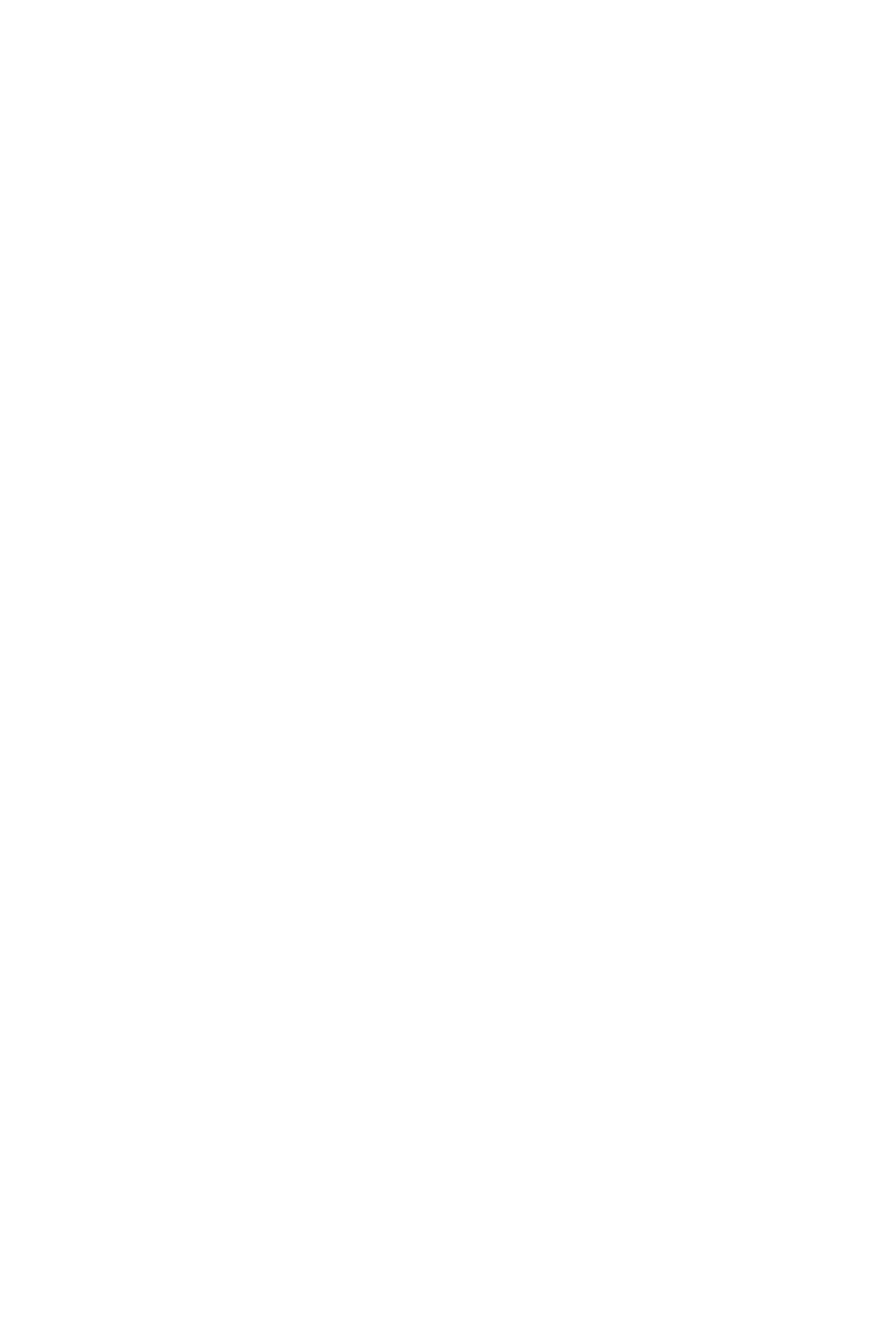### Foreword

#### Frank E. Gainer

ROBERT F. HUNTER and I met for the first time during an annual Fundamental Baptist Fellowship Association (FBFA) conference in Kansas City, Missouri, in 1978. Up to that time I had not met many men who demonstrated willingness to consistently do the right thing even if it meant going against the grain or against the crowd. At that time, doing the right thing meant doing those things that were not offensive to God, or doing those things that are righteous in the eyes of God. If the thing that was to be done even had a hint of offense toward God, Robert Hunter would not partake of it, nor would he be in favor of it.

I observed the character of Brother Hunter and wondered what made him stand out above others around him. Part of the answer to my wonderment lies in the word "brother," and the remaining part hinges on Hunter's lifestyle. He was truly respected as a brother by all of us men within the rank and file of the FBFA. To use the expression "Brother Hunter" just seemed more endearing than "Robert" or "Hunter." We would hear his wife call him Bob or Robert, but the men generally would not call him by those names. Even after Brother Hunter received an honorary doctorate from Carver Baptist Bible College and Institute, many of us were not moved to change the way we greeted him. Most of the men still referred to him as "Brother Hunter" rather than "Dr. Hunter." Trust me, this was out of endearment rather than disrespect for the well-deserved title of "Doctor Hunter."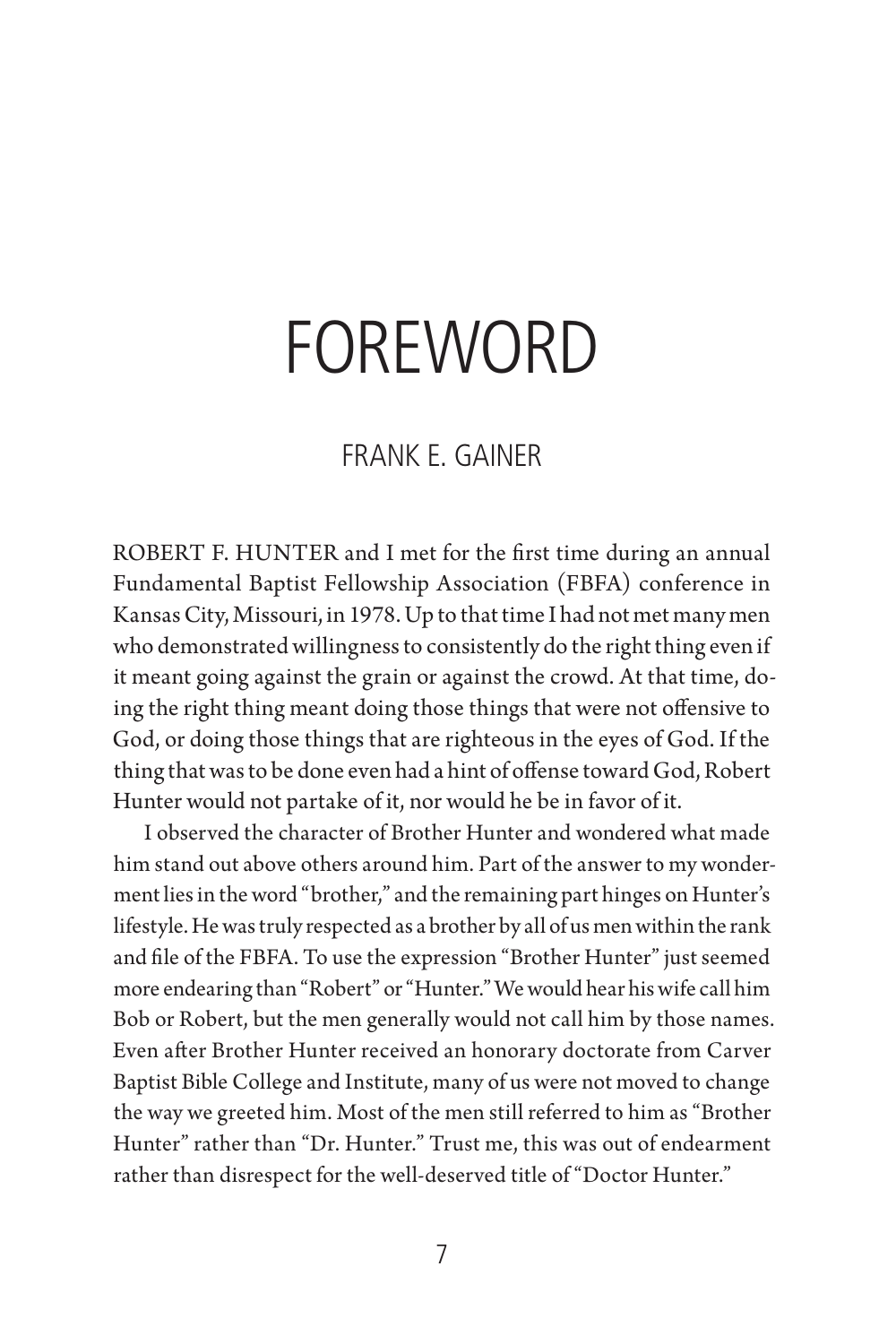Brother Hunter could be entreated just as easily as anyone's blood brother, and if you were a believer, you would instantly know that you had a friend in him. On the contrary, if you were a pretentious believer and spent time with Brother Hunter, you would soon find that your chemistries did not mix. In fact you, the pretentious Christian, would be the one to part ways because you would quickly notice that Brother Hunter's gaze was on spiritual things. "A man that hath friends must [show] himself friendly: and there is a friend that sticketh closer than a brother" (Proverbs 18:24).

Brother Hunter's lifestyle is simple and based on spiritual integrity. He is a humble man, and his life is characterized by love*.* It is difficult to find fault in him except for those idiosyncrasies that beset all mankind. He is a man of principle, and he lives by his principles in every aspect of life. The good thing is that he gathered his life's principles from the Bible, which never changes. It was that Biblical consistency that I saw in Brother Hunter when I first met him.

He is not much of a prankster, but he is somewhat of a jokester and is able to laugh at himself. The subtle humor presented on the forthcoming pages is so reminiscent of that which the men of the FBFA experienced over the years and cherished so deeply. Also, he can laugh at, and with, others. I guarantee you some good laughs, too, as you read this book. Brother Hunter is pleasant in his demeanor, and as a younger man I was always at ease in his presence and generally had fun with him.

In his own way, Brother Hunter was truly a trailblazer for racial reconciliation within fundamental evangelical circles, but he seldom, if ever, drew attention to himself regarding such matters. He has shared stories of his plight with his associates, but he never expresses bitterness or anger over the unkindness he encountered during his ministry and lifetime. You will read about some incidents as you continue through this book, but you will be hard-pressed to find one occasion toward which Brother Hunter responded unbiblically. Somehow, along the way he mastered the Romans 12:17–21 text. He clearly has lived out verse 18: "If it be possible, as much as lieth in you, live peaceably with all men."

And a peacemaker Robert Hunter was. He is not a quarrelsome person, and he would not make disparaging remarks about anyone, not even about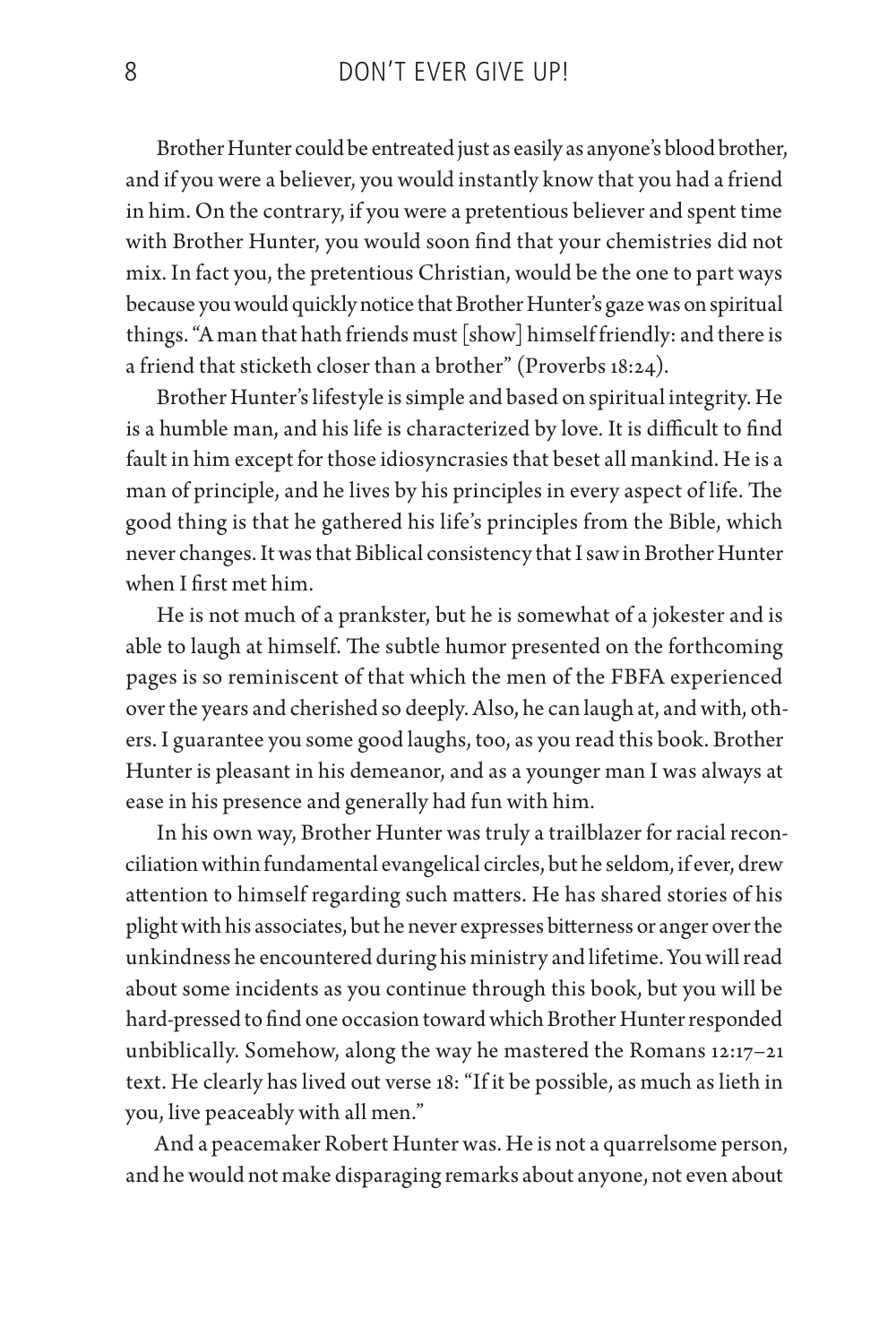#### Foreword 9

those who knowingly wronged him. Privately or publicly, he was the same disciplined man. I had the pleasure of being alone in his presence on many occasions during travel or brainstorming sessions on behalf of the FBFA, an organization to which he devoted a significant portion of his life.

On the lighter side of things, you should know that our Brother Hunter does not care for flying, so we always traveled together by automobile. I was around Brother Hunter at public places such as hotels, restaurants, shopping areas, roadside parks, and even on an ocean cruise to the Caribbean. I had many occasions to observe him at organizational gatherings such as executive committee and steering council meetings, other group meetings, planning sessions, banquets, and picnics. I feel that I can speak with authority to state unequivocally that Robert F. Hunter is an honorable man.

Having the blessed privilege of being a friend, associate, colleague, confidant, and traveling partner of Robert F. Hunter has significantly enriched my life. It is my hope that as you go through the pages of this book, you will find that jewel or nugget that will be a blessing to your life as well.

On February 13, 2010, Robert F. Hunter celebrated his ninety-fifth birthday. God has endowed Brother Hunter with long life, which I believe is, in part, a testimony to his faithfulness.

The pages of this book are sprinkled with candor and humor as Brother Hunter so cleverly chronicles his life's story. He does not preach to the reader; rather, time-tested Biblical truths will alert any reader to the nature and character of God and His Son as the Savior of mankind.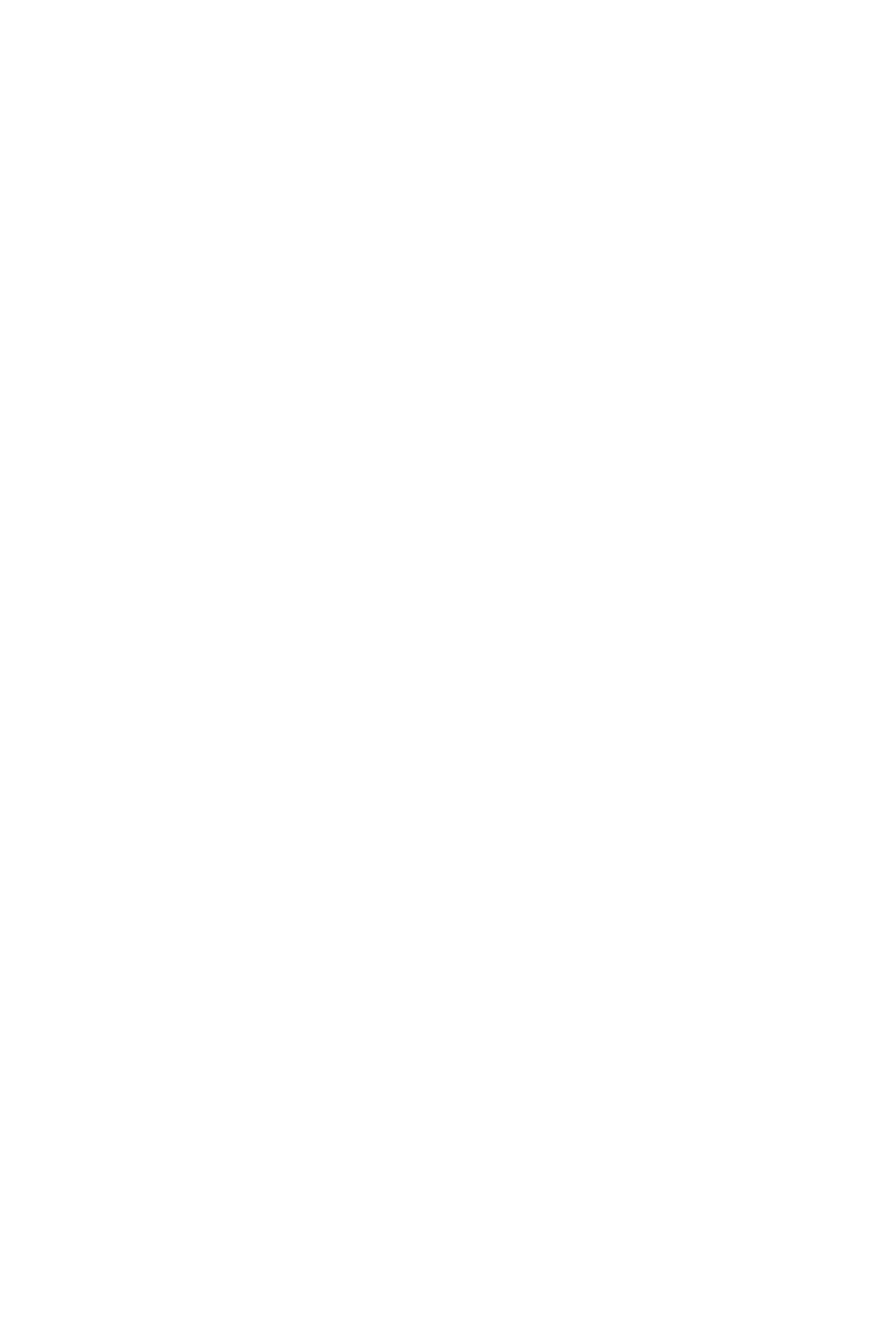## Acknowledgments

THEWRITING of this book began many years ago, and its pages fulfill the hopes and dreams of the Fundamental Baptist Fellowship Association (FBFA) along with its sponsoring churches and their members. Many people desired a book written by someone from among the men considered to be the association's founding fathers. Two of those men, Drs. Walter L. Banks and Richard C. Mattox, preceded me in death before having the opportunity of putting their life stories in print. Those men were giants and left great legacies even though they are not in print. Another founding father, Dr. John C. Williams, is yet alive and is still blazing trails but has not published his life story. I thank these three men for being role models and trailblazers whom I could emulate.

I am thankful, also, for the pastors who have served the association faithfully over the years and for the men and women of our association's churches who encouraged me and even challenged me to write about my life before I passed off the scene of this earthly life.

Thank you, FBFA, for affording me the opportunity to serve as your first executive director and later as your national representative with responsibility for the northern states. The years spent in those positions were both challenging and rewarding, but I would not exchange them for anything.

Thank you, FBFA Steering Council, for enabling the association to help underwrite the book-publishing costs.

Thank you, Dr. Michael Loftis, president of the Association of Baptists for World Evangelism, for your tender heart toward me and for empowering the agency to assist in the publishing of this book.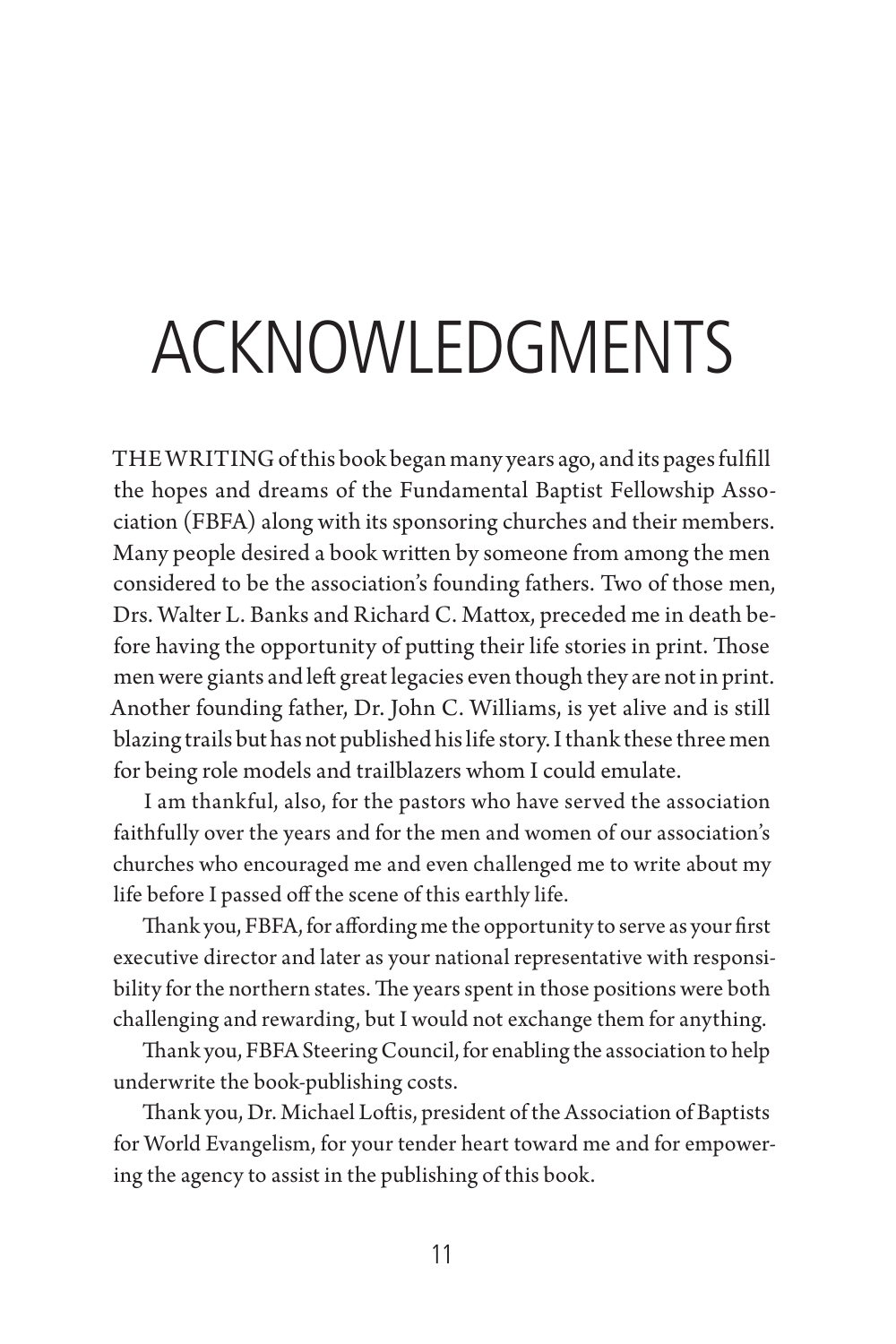Mrs. Alice Gainer was such an encouragement to me after I finally decided to write this book. In fact, she was an exhorter, and I appreciate her words, which still ring with me. When I became slack in my undertaking, along came Dr. Frank Gainer, Alice's husband, who told me he would become my hands in getting the book published. I am eternally grateful for the Gainers.

My family history is possible because of the research done by my nephew, Charles J. Weiker, and cousin, Anita I. Burdon. They have searched through archives and records from cemeteries, county courthouses, newspapers, census data, and public libraries for information about members of our family. Many of my mother's ancestors were found in Shelby County, Ohio court records. The Rutherford B. Hayes Presidential Library in Fremont, Ohio, was also useful, as it houses all the Ohio census records dating back to 1820. Another valuable resource was the Allen County Public Library in Fort Wayne, Indiana, which boasts one of the largest genealogy departments in America. On occasion, genealogy sites on the Internet were also searched.

Appreciation goes to Virginia Scott, who has a penchant for writing informally and who left few pages unmarked as she edited the manuscript for punctuation and readability. I was pleased upon learning that Jeannie Stephenson was asked to do a preliminary review and edit of the manuscript. When I learned that she accepted the assignment, I was overjoyed. Her past experiences enabled her to make observations and recommendations that quickly moved the manuscript from a homegrown version to a more professional level.

Lastly, I am appreciative of all who prayed, including my wife, Shirley, for the successful completion and subsequent distribution of this book. Shirley not only prayed, but she was a valuable resource to have by my side during the time I was handwriting first drafts of the manuscript. She would then use a typewriter to make the manuscript more legible for reading.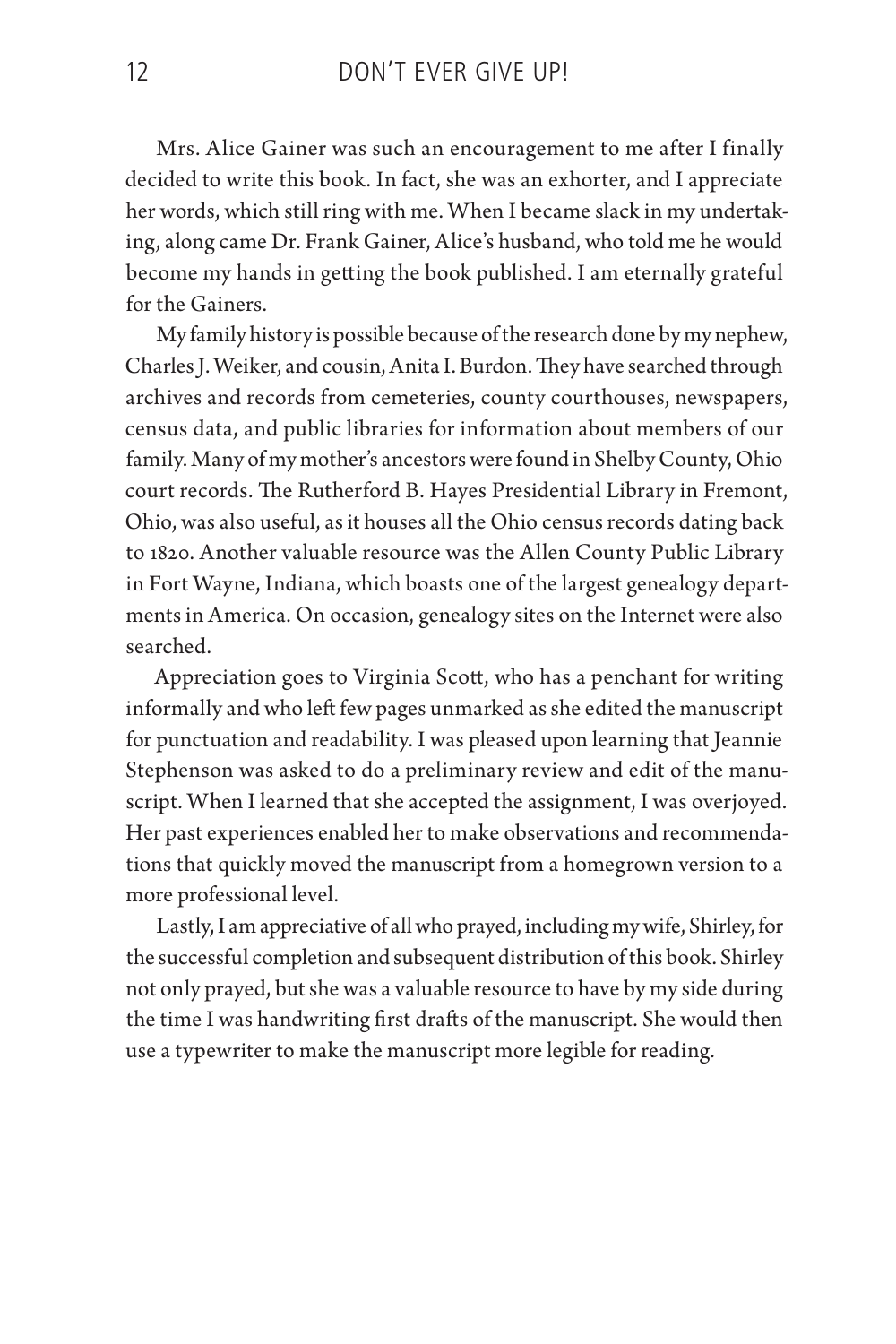### 1 Hand-me-down **HISTORY**

MY BROTHERS, sisters, and I share a rich and varied heritage. Some of our ancestors were slaves; others were free. Some information about our family is well documented, while other information has been passed on verbally from generation to generation. This has been an integral part of black culture for many years in both Africa and America. Such passing on of information is referred to as "hand-me-down history." It is generally accepted as fact because we, as a people group, were not known for our writings. Therefore, we have every reason to believe that the undocumented, hand-me-down history of the Hunter family, as well as the documented history, is true.

We are of African, American Indian, German, and English stock, but I do not hold up one group of ancestors above others. They are equally important and equally a part of me. That is also how God views humanity.

> All people have sinned and come short of God's glory, but He declares us as one Body with no partition between us after we accept His Son, Jesus Christ, as our personal Savior and Lord.

We know little about my grandparents on my father's side before they left Kentucky. We do know that Grandma and Grandpa Hunter crossed the Ohio River from Paris, Kentucky, and entered Ohio sometime between 1864 and 1867. They arrived with two children. Nine more were born to them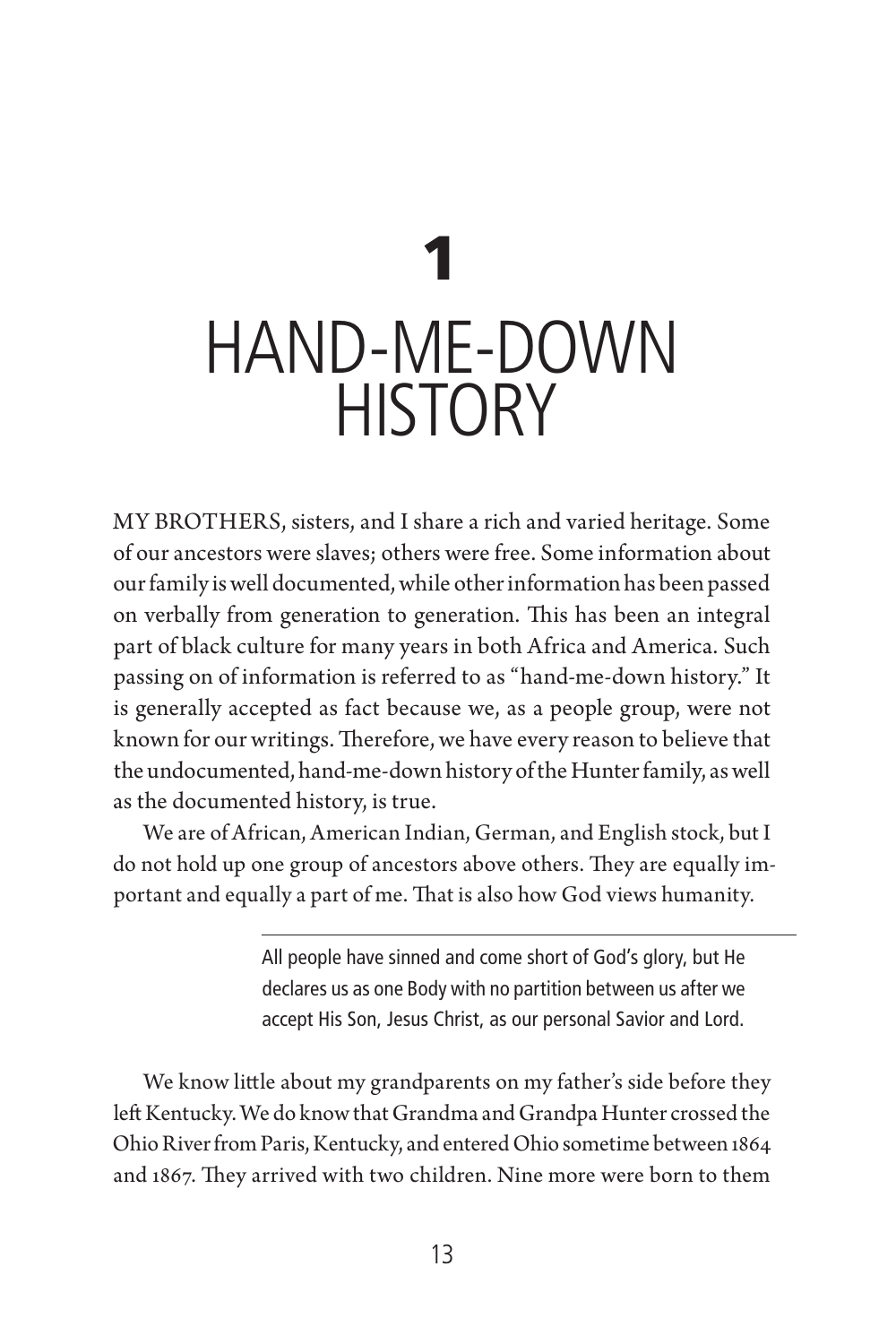in Ohio. They moved from Kentucky to Ohio sometime after the birth of their second child in 1864 and before the birth of their third in 1867. My grandparents were said to have left Paris, Kentucky, to escape slavery. Since those were Civil War years, that is most likely true. But why did they flee Kentucky, a Union state?

It is perhaps not well-known (or remembered) that the Emancipation Proclamation of 1863 did not abolish slavery in the four Union slave states: Missouri, Maryland, Delaware, and Kentucky. Those states remained in the Union, but maintained slavery. It wasn't until 1865 and the ratification of the Thirteenth Amendment to the Constitution that slavery was finally outlawed everywhere in the United States of America.

Soon after crossing into Ohio, my grandparents discovered that slavery had ended, and they didn't move any farther north. The Hunters crossed the Ohio River with just twenty-five cents, a bag of meal, and a few items of clothing other than what they were wearing. Grandpa set Grandma and the two children on a huge rock near the river and told them to remain there while he scouted a place to settle.

Grandfather eventually chose a spot near Point Pleasant, Ohio, very close to where they had crossed the river. This was just a mile from the birthplace of General Ulysses S. Grant. My grandparents later moved to a farm near New Richmond, Ohio, where they spent the rest of their lives. They first appeared in the U.S. Census records of Clermont County, Ohio, in 1870. My father was born in 1878 and was included in the 1880 census. In 1870, the census classified my grandparents as mulattoes. "Mulatto" denotes a person with one white parent and one black parent or a person who has both black ancestry and white ancestry. In 1880, they were listed as blacks.

My grandmother was said to be the daughter of a beautiful Negro slave girl and her white owner, who came to her cabin at night. At first, my great-grandmother refused her owner's advances and would be flogged in the field the following day. After a great number of beatings, this young woman eventually let her owner have his way with her. My grandmother was born of this forced union.

This story carries unanswered questions shared by many slave families. My grandmother's four brothers and four sisters shared the same last name.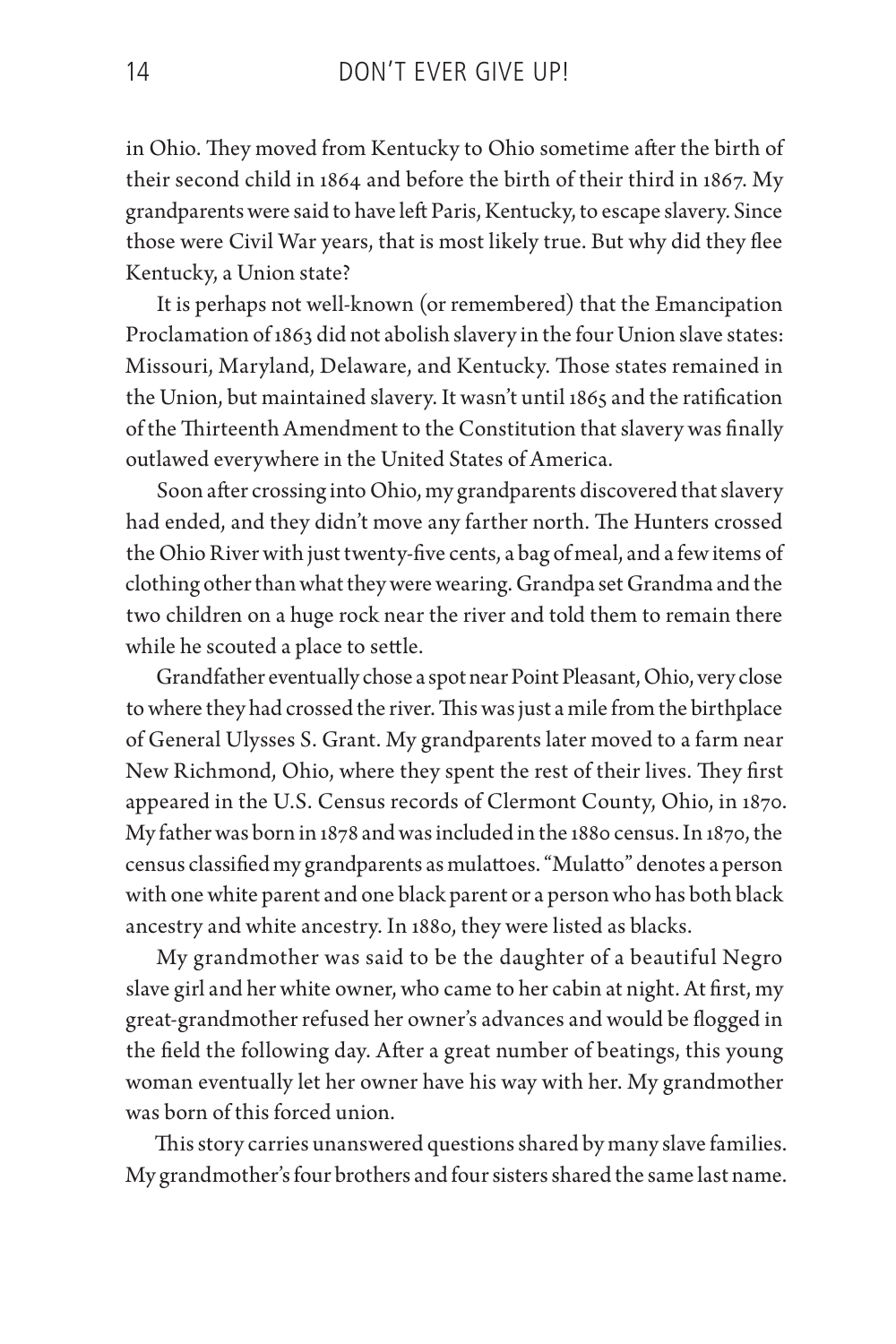Did my grandmother have the name of a man her mother married? Or was this cruel slave owner the father of all my great-grandmother's children? We don't know the answers. Slave owners surely kept records of their "property," but, except when they were bought and sold, individual slaves were rarely mentioned in public documents.

I am a descendant of a young slave maiden and the brutish slave owner who raped her. No matter what the heritage, everyone has shady—or worse—characters in his or her family tree. But God is sovereign, and though He doesn't cause people to sin, He does work through their sin to do His will.

God detests slavery of any kind. It is wrong for someone of one people group to steal members of another people from their homeland and sell them into slavery. Even when this great wickedness has been done, God, Who is all-knowing and plenteous in grace and mercy, works His will according to His divine plan.

> Consider the life of Joseph. In this well-known story from the Bible, Joseph was sold into slavery by his wicked brothers and later became a high official in Egypt. When his brothers later traveled to Egypt—needing food—Joseph recognized them and said, "Now therefore be not grieved, nor angry with yourselves, that ye sold me hither: for God did send me before you to preserve life" (Genesis 45:5). Joseph later told his brothers, "But as for you, ye thought evil against me; but God meant it unto good, to bring to pass, as it is this day, to save much people alive" (Genesis 50:20).

> God used the wickedness of Joseph's brothers to carry out His sovereign will.

We have been able to trace my mother's ancestors (who resided in Ohio) as far back as seven and eight generations through six different family branches. Most were farmers who reportedly came from Maryland, Virginia, and Tennessee. We believe they came to Ohio as free colored people and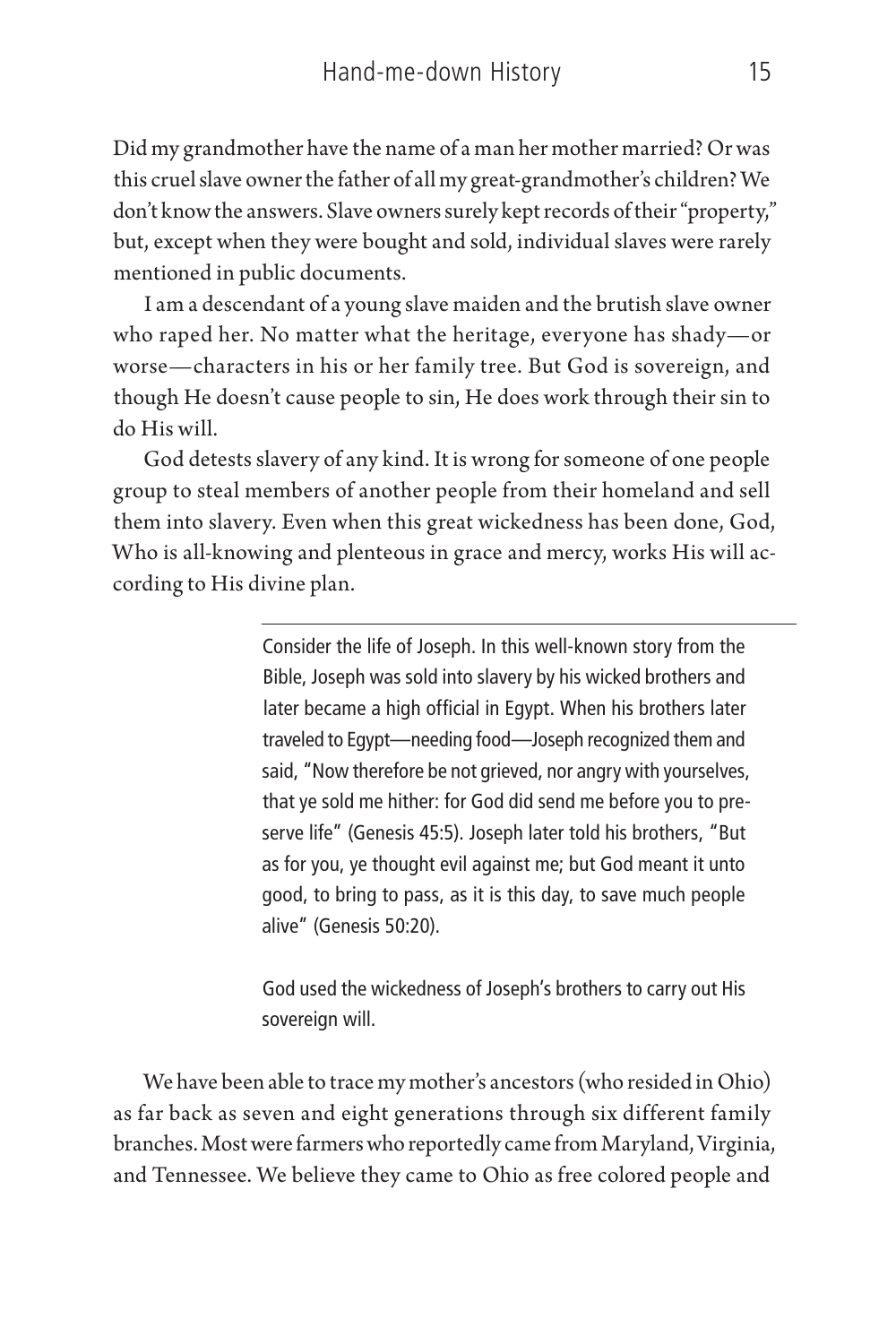never knew slavery, because during the years that my mother's people came to Ohio, runaway slaves were not allowed to settle in that state.

In January 1804, the Ohio General Assembly passed a law requiring all free black and mulatto persons to be registered before they could legally enter the state and settle. This registration had to include certification by the clerk of the county from which the free blacks came. Among other things, certification required two white men to confirm that the black or mulatto person was, indeed, free before leaving his or her native state.

The 1804 Ohio law was expanded in 1807 to require that free black and mulatto persons pay a \$500 bond when they registered. It also required them to give the names of two white men who would serve as their sureties.

Family historians only recently learned of these 1804 and 1807 laws. They have begun searching Ohio county records for free-black ancestors who were registered before settling in Ohio. This is a tedious task, as many early records have been lost or destroyed. However, our researchers recently discovered documents for a man named George Redmon, who, having met all the requirements under the 1804 and 1807 laws, settled in Ohio in 1822. Having been born to a "free woman," as it was certified in Culpeper County, Virginia, George Redmon registered to settle in Pickaway County, Ohio. His certification document reads as follows:

The bearer hereof, a mulatto man by the name of George Redmon, about twenty-three years of age, five feet five and a quarter inches high, this day produced and filed in my office the following certificate.

I, John Strother of Culpeper County do hereby certify that the bearer, George Redmon, is the son of a free woman, and that he lived with, and served me from the time he was about two years of age until he arrived to the age of twenty-one years, since which time he has been generally employed by me, and is now twenty-three years of age. He has uniformly conducted himself well. Given upon my hand the 24th day of February 1808. John Strother, Teste, William Allen & John Stone.

We, James Green, Jr., and Jeremiah Strother, magistrates for the county of Culpeper (Virginia), do certify that we have been acquainted with the above named George Redmon, and the aforegoing certificate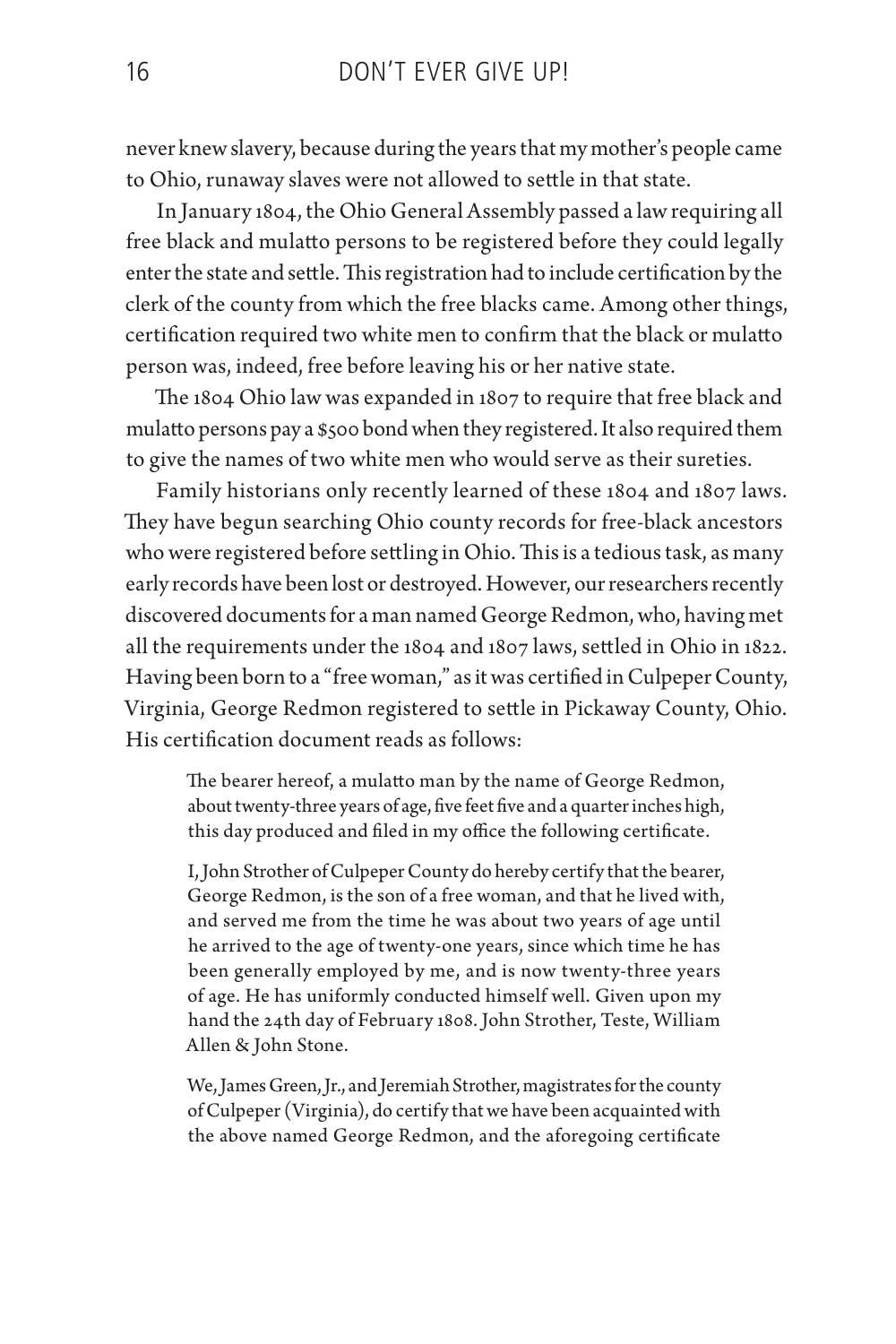we believe to contain the truth. Given under our hands this 24th day of February 1808. Jeremiah Strother, James Green, Jr.

I have, therefore, in pursuance of the act of the General Assembly of this Commonwealth in such cases made and provided, registered the said certificate and granted him, the said George Redmon, this copy. In testimony whereof I have hereunto set my hand and affixed the seal of the said county the 25th day of February 1808 in the 32nd year of the commonwealth. John Jameson.

*—Recorded October 2, 1822, in Pickaway County, Ohio*

George Redmon is the brother of my great-great-great-grandfather, Moses Redmon. Since George was born of a free woman, his brother Moses must have been also. By law, both would have registered, but we have not found documents for Moses. We believe that my mother's Ohio ancestors were all free blacks, as they settled in Ohio before the 1804 and 1807 certification and registration laws were abolished in 1848.

Many of my mother's relatives were included in the 1820 Ohio census record, and others in the 1830 and 1840 records. In 1840, they were listed on census records as free colored people. When U.S. census forms were changed in 1850, they were listed as mulattoes.

Census categories change over time. On the early forms, whites were registered as "white" with their country of origin listed by their names. Blacks were first listed as "free colored," then became either "black" or "mulatto." Other terminology evolved to further define Americans of African ancestry as "quadroon" (¼ black), "octoroon" (⅛ black), to the present-day name of African American.

We have not been able to trace earlier than when our ancestors arrived in Ohio. Some old letters and hand-me-down stories, however, provide clues. A letter to my mother from one of her cousins tells of an English nobleman who fathered a son by his housemaid, a fifteen-year-old girl of African and Native American descent. It is not known whether this nobleman ever knew or visited his son, who grew up to be a leading citizen of Rumley, Ohio. This intelligent, ambitious young man first tried farming, later became a stonemason, and assisted in building the Shelby County Courthouse in Sidney, Ohio. The English nobleman was my great-greatgreat-grandfather.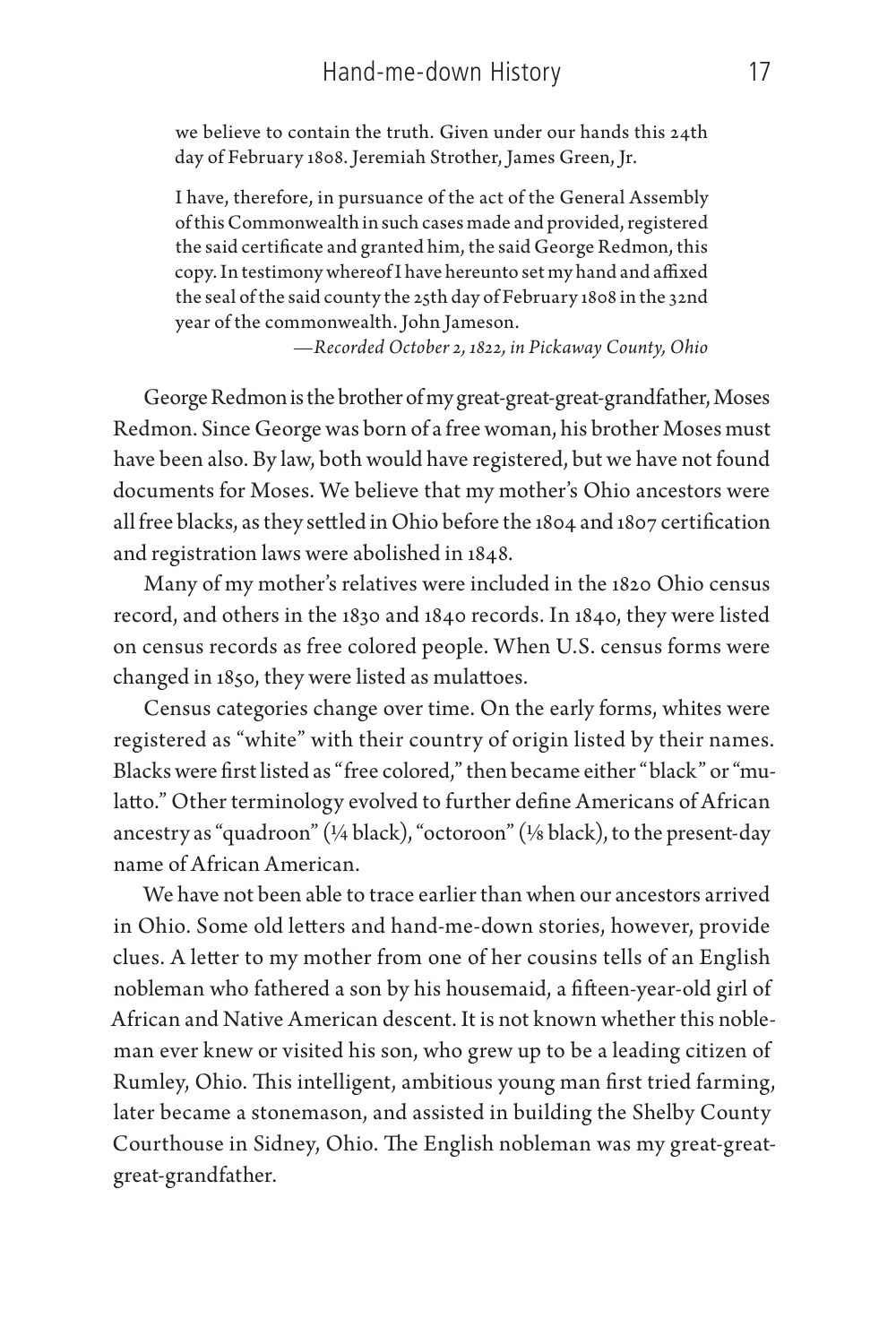My maternal ancestors first settled in Ohio towns such as Zanesville and Chillicothe before moving to Shelby County. Some arrived there in 1830, and others followed shortly afterward. A few in our family ancestry came with land grants signed by presidents of the United States. One of my cousins had possession of two such land grants given to my great-greatgrandfather, Solomon Lett, dated April 21, 1835, and signed by President Andrew Jackson. My grandmother once possessed a land grant document for 120 acres signed in March 1837 by President Martin Van Buren.

By the end of 1836, there were so many free black people in that part of Shelby County that they agreed to form a town. The village of Rumley was mapped out in 1837. By the 1840s, it was a flourishing place of about 500 people. The stagecoach made an overnight stop there, so a hotel and livery stable were built. The town boasted a water-powered gristmill and sawmill, a blacksmith shop, a brick factory, four general stores, four cafés, two private schools, a public school, and three churches. Fifty homes occupied by town dwellers and the many surrounding farms were home to the residents of this thriving Negro community.

At one time, the colored people around Rumley constituted half the population of Van Buren Township. A. B. C. Hitchcock's *History of Shelby County* says, "The Colored People of Van Buren Township are as prosperous as their white neighbors. Neither are they behind their white neighbors in religion, morals, or intelligence, having churches and schools of their own."

In 1833, slaves owned by the famous Virginia Congressman John Randolph were freed upon his death. These slaves, numbering 386, first headed for Mercer County, Ohio, but were unable to get along with their white neighbors. There was an attempt to "colonize" them with the Rumley free blacks, but the former slaves met the same fate as with the white residents of Mercer County. Of the 386, only two families remained to become part of the Rumley community. The others moved on to Sidney, Piqua, Dayton, and other cities in Ohio.

During the late nineteenth and early twentieth centuries, people began leaving Rumley. It was said that the farmland was too flat and wet for good crops. Other modes of transportation made the stagecoach obsolete, so the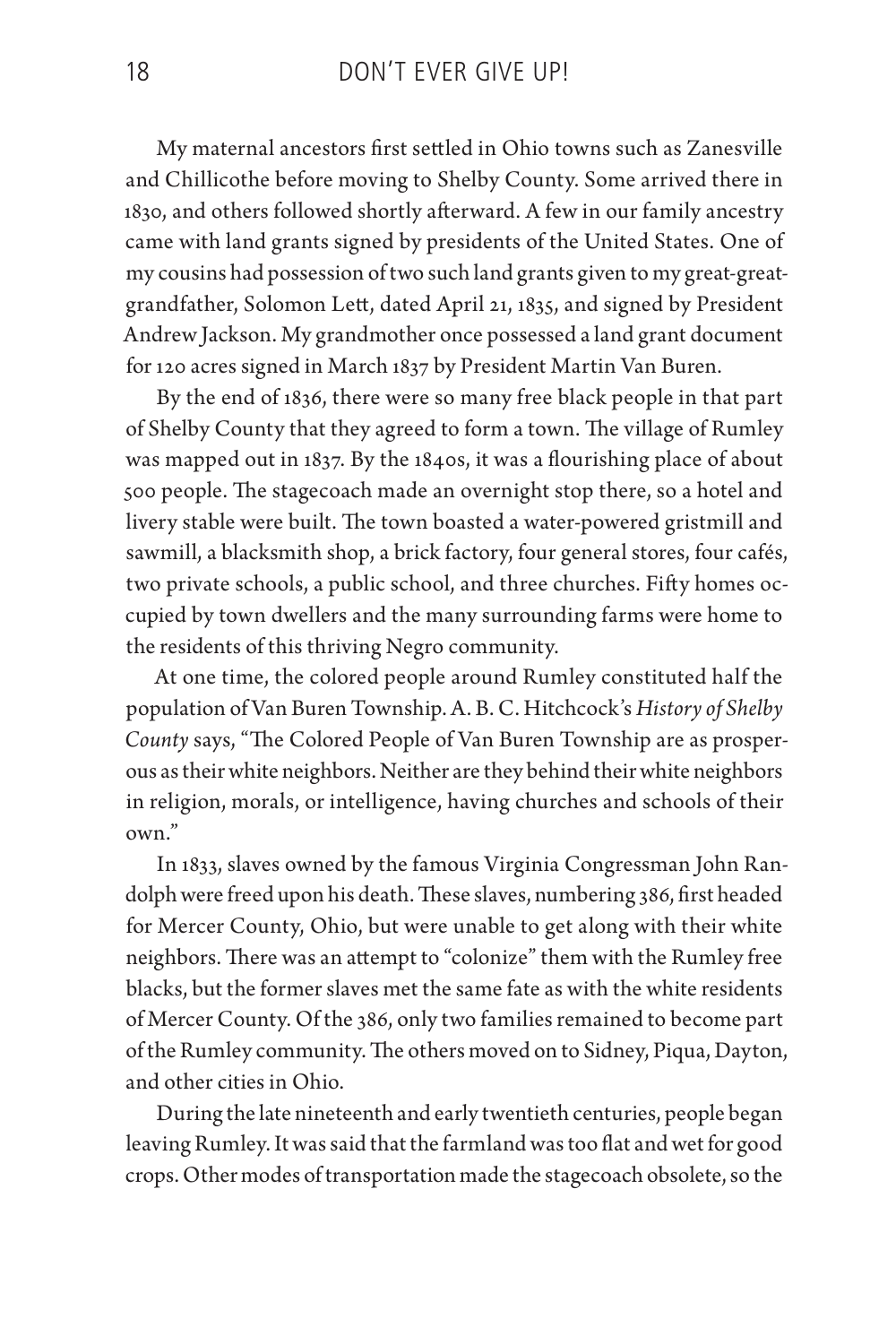hotel and livery closed. The village of Rumley gradually became a ghost town. Only a handful of farmers stayed on, and just one building remained in use: a church. The village was eventually vacated and converted back to farmland, except for that church, which still stands today.

Attempts have been made to make the church in Rumley a historical landmark and tribute to this once-thriving African American village. For a while in the 1930s and '40s, descendants of old settlers and residents of Rumley returned each year for a reunion. They gathered in the churchyard and the surrounding farmland. Dinner, desserts, and soft drinks were sold, and a sermon was preached over loudspeakers to those who could not fit into the church. It was a time for rekindling old friendships and an opportunity for scattered family members to stay in touch. Mother was born near Rumley, so I attended these reunions with my parents on several occasions. They were wonderful gatherings.

My mother came to Lima, Ohio, in 1895 with her mother and father after they left their farm near Rumley. We do not know exactly when my father arrived in Lima, but he appeared in the Lima census in 1910. My father bought fruits and vegetables from the wholesale house and peddled them door-to-door. He met my mother when he stopped at her parents' house to sell his produce. She was in the kitchen making taffy when my father came to the door.

Mama often teased Daddy about their first meeting, saying he had said, "Lady, are you making ta-af-af-affy?" My father and mother were married on April 8, 1913, and remained husband and wife for forty-seven years, until my father's death on November 4, 1960.

> I learned from my father that marriage is a lifetime commitment (Genesis 2:23–25; Matthew 19:4–6).

What am I? Who and what are you? Throughout the years, the U.S. Census Bureau has used any number of labels and categories on its forms to help answer those questions about us all.

Romans 3:10 and 11 say, "There is none righteous, no, not one: There is none that understandeth, there is none that seeketh after God."This fact is